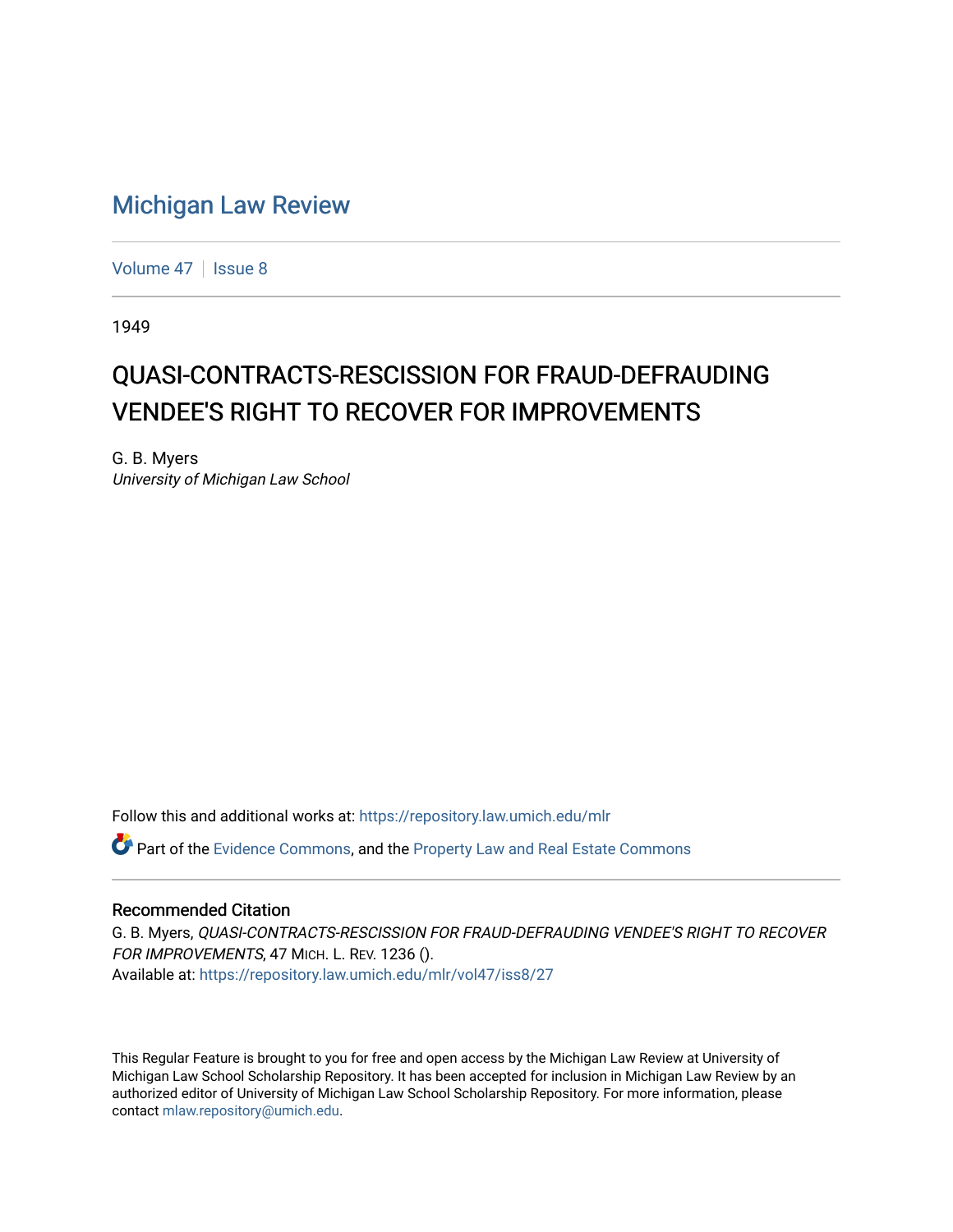QuAsr-CoNTRACTs-REscrssroN FOR FRAun-DEFRAUDING VENDEE's RIGHT To REcoVER FOR IMPROVEMENTS-Defendant fraudulently obtained a conveyance of land from plaintiff and while in possession of the tract made repairs and improvements to a building thereon. Upon discovery of the fraud plaintiff sued in equity to cancel the deeds involved, and tendered into court the consideration received from defendant. The lower court cancelled the deeds, returning the consideration to defendant, but refused to admit defendant's evidence of repairs and improvements on the ground that equity will not allow a claim for the value of improvements when made by a defrauding party. *Held,* reversed in part. The evidence was admissible, and an accounting should be ordered for the value added to the land by improvements made in the bona fide belief that the title would stand. *Walkerv. Galt,* (App. 5th, 1948) 171 F. (2d) 613.

Though the strict rule of the common law is that, in general, improvements made upon the land of another belong to the owner, $<sup>1</sup>$  it is well settled that courts</sup> of equity will recognize the right of a bona fide possessor to the value of improvements made in good faith upon the land.<sup>2</sup> The question of the principal case would seem to be: will a court of equity give its protection to an improver who obtained possession of the land by fraud? There is little doubt that most courts will, as a general rule, refuse relief where one who obtained title by fraud seeks to recover the value which his improvements have added to the land.<sup>3</sup> On the other hand, the defrauding vendee has been allowed to recover money spent for taxes,<sup>4</sup> for discharge of encumbrances,<sup>5</sup> and for necessary repairs.<sup>6</sup> The distinction between these and the improvement cases seems to be that in the former the

127 AM. Jun., Improvements, §5, 2 TIFFANY, REAL PROPERTY, 3d ed., §625 (1939). Law courts generally departed from the strict rule to the extent that a bona fide possessor making improvements in good faith could set off the value of improvements against a claim for rents and profits by the owner. See Jensen v. Probert, 174 Ore. 143, 148 P. (2d) 248 (1944), for a summary of the improver's remedies. "Occupying claimant" and ''betterments" statutes in most jurisdictions have carried the equitable principles into law actions. For a discussion of these statutes see 31 C.J., Improvements, §18; 137 A.L.R. 1078 (1942).

<sup>2</sup> Woodward, Quasi-Contracts §§187, 188 (1913); Restitution Restatement §42, comment c (1937); 104 A.L.R. 577 (1936). Some equity courts allow the improver an independent action for the value he has added. Bright v. Boyd, (C.C. Me. 1841) Fed. Case No. 1875; Union Hall Assn. v. Morrison, 39 Md. 281 (1873); Hatcher v. Briggs, 6 Ore. 32 (1876). A majority of the courts will give relief only as a condition to relief sought by the owner. 104 A.L.R. 577 (1936); RESTITUTION RESTATEMENT §42 (1) (1937), and notes to this section; 142 A.L.R. 310 (1943).

<sup>3</sup>Blank v. Aronson, (C.C.A. 8th, 1911) 187 F. 241; In re Western Bond & Mortgage Co., (D.C. Ore. 1941) 44 F. Supp. 89; Milw. & Minn. R.R. Co. v. Soutter, 13 Wall. (80 U.S.) 517 (1871); Griffin v. Bolen, 149 Fla. 377, 5 S. (2d) 690 (1942); RESTITUTION RE-STATEMENT §158 (d) (1937). Contra, Kruger v. Block, 114 Neb. 839, 211 N.W. 173 (1926). In Hinton v. West, 210 N.C. 712, 188 S.E. 410 (1936), it was held that constructive fraud would not bar reimbursement for improvements.

<sup>4</sup>Blank v. Aronson, (C.C.A. 8th, 1911) 187 F. 241; RESTITUTION RESTATEMENT §158, (b). See also 9 ORE. L. REV. 65 (1929). For discussion of the right of a grantee to reimbursement for taxes paid and encumbrances discharged when he took with notice that the conveyance was in fraud of creditors, see 8 A.L.R. 527 (1920).

<sup>5</sup>Ibid.

6 Lang v. Giraudo, 311 Mass. 132, 40 N.E. (2d) 707 (1942); RESTITUTION RESTATE-MENT §158 (c), (1937).